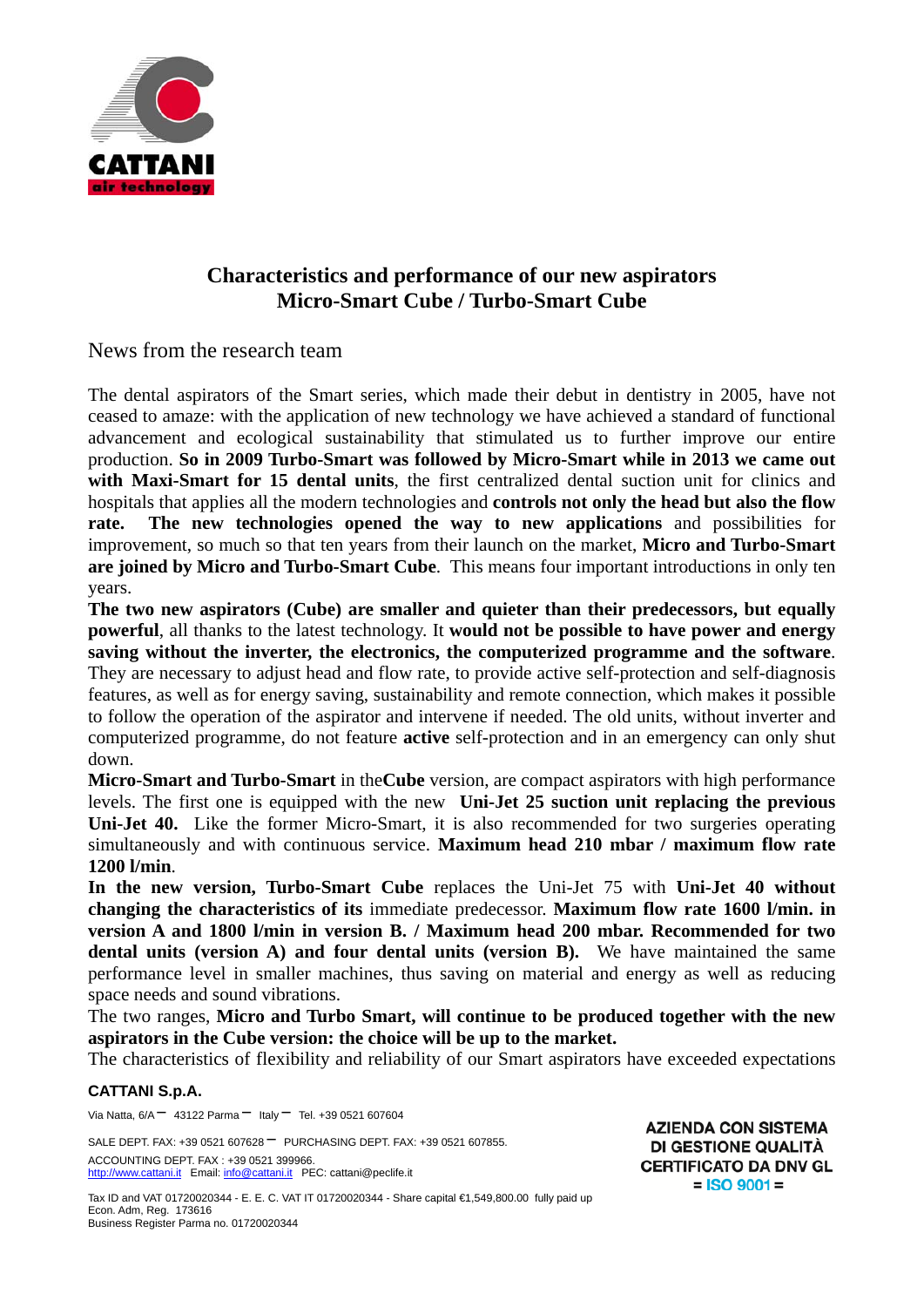

and have made them extremely popular with the profession.

**That is why we will continue to produce them. Stopping their production would be like retiring a racehorse that has won every race he has entered.** 

At this point it would be fair to ask us: why didn't you make the Turbo-Smart and Micro-Smart smaller and more powerful from the beginning? The answer is very simple: because when we came out with Turbo-Smart and then with Micro-Smart we made two great leaps in terms of technology and quality, it would have been too daring to go even further. **Today after ten years, on the strength of our two positive experiences and of many years of research, we have found the courage to go further along on the same path.** 

As customary for our company, we continued to think, it was not enough for us to have products at the cutting edge of technology, flexible in the hands of professionals and ecologically sustainable. We have taken another step forward and will continue to look ahead.

**Cattani S.p.A.**

Ed. 03-2015



## **CATTANI S.p.A.**

Via Natta,  $6/A - 43122$  Parma  $-$  Italy  $-$  Tel. +39 0521 607604

SALE DEPT. FAX: +39 0521 607628 <sup>-</sup> PURCHASING DEPT. FAX: +39 0521 607855. ACCOUNTING DEPT. FAX : +39 0521 399966. http://www.cattani.it Email: info@cattani.it PEC: cattani@peclife.it

Tax ID and VAT 01720020344 - E. E. C. VAT IT 01720020344 - Share capital €1,549,800.00 fully paid up Econ. Adm, Reg. 173616 Business Register Parma no. 01720020344

**AZIENDA CON SISTEMA DI GESTIONE QUALITÀ CERTIFICATO DA DNV GL**  $=$  ISO 9001 =